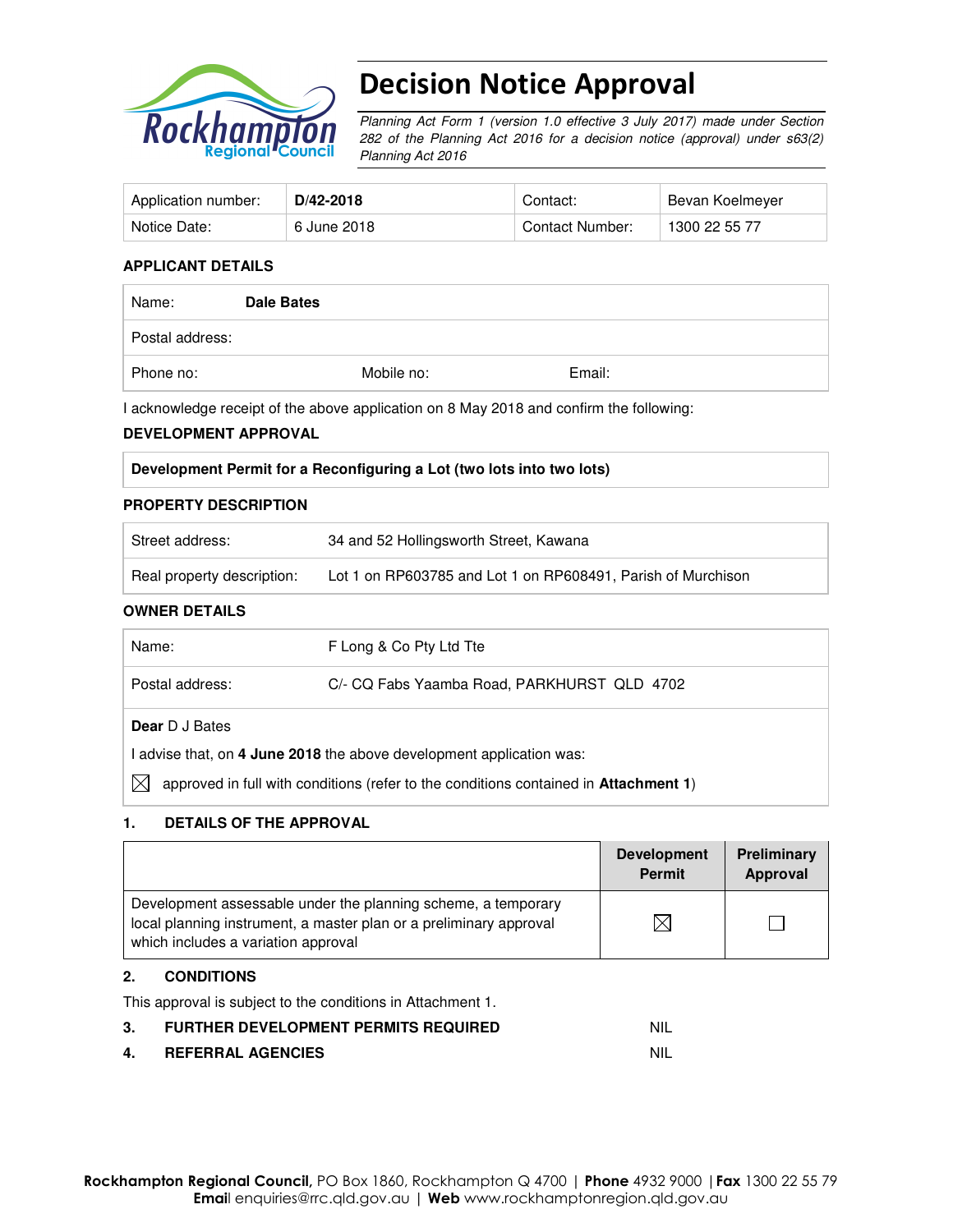### **5. THE APPROVED PLANS**

### **The approved development must be completed and maintained generally in accordance with the approved drawings and documents:**

| Drawing/report title                                                                                               | <b>Prepared by</b> | <b>Date</b>    | Reference<br>number | <b>Version</b><br>$l$ issue |
|--------------------------------------------------------------------------------------------------------------------|--------------------|----------------|---------------------|-----------------------------|
| Proposed Survey of Lots 101 & 102, Schlencker<br>Cancelling Lot 1 on RP608491 and Lot 1   Surveying<br>on RP603785 |                    | 10 August 2011 | 5000-10             | A                           |

### **6. CURRENCY PERIOD FOR THE APPROVAL (S.85)**

The standard currency periods stated in section 85 of Planning Act 2016 apply to each aspect of development in this approval, if not stated in the conditions of approval attached.

## **7. STATEMENT OF REASONS**

| Description of the<br>development               | The proposed development is for Reconfiguring a Lot (two lots into two<br>lots)                                                                                                                                                                                                                                                                                    |  |  |
|-------------------------------------------------|--------------------------------------------------------------------------------------------------------------------------------------------------------------------------------------------------------------------------------------------------------------------------------------------------------------------------------------------------------------------|--|--|
| <b>Reasons for Decision</b>                     | The reconfiguration results in lots of an appropriate size and shape<br>a)<br>consistent with the intent of the zone.                                                                                                                                                                                                                                              |  |  |
|                                                 | b)<br>Existing structures and use areas on the site will be wholly contained<br>within the boundary of their relevant lot.                                                                                                                                                                                                                                         |  |  |
|                                                 | Assessment of the development against the relevant zone purpose,<br>c)<br>planning scheme codes and planning scheme policies demonstrates<br>that the proposed development will not cause significant adverse<br>impacts on the surrounding natural environment, built environment<br>and infrastructure, community facilities, or local character and<br>amenity; |  |  |
|                                                 | The proposed development does not compromise the relevant State<br>d)<br>Planning Policy; and                                                                                                                                                                                                                                                                      |  |  |
|                                                 | On balance, the application should be approved because the<br>e)<br>circumstances favour Council exercising its discretion to approve the<br>application even though the development does not comply with an<br>aspect of the assessment benchmarks.                                                                                                               |  |  |
| <b>Assessment Benchmarks</b>                    | The proposed development was assessed against the following<br>assessment benchmarks:                                                                                                                                                                                                                                                                              |  |  |
|                                                 | Low impact industry zone code;<br>$\bullet$                                                                                                                                                                                                                                                                                                                        |  |  |
|                                                 | Access, parking and transport code;<br>$\bullet$                                                                                                                                                                                                                                                                                                                   |  |  |
|                                                 | Filling and excavation code;<br>$\bullet$                                                                                                                                                                                                                                                                                                                          |  |  |
|                                                 | Landscape code;<br>٠                                                                                                                                                                                                                                                                                                                                               |  |  |
|                                                 | Reconfiguring a lot code;<br>$\bullet$                                                                                                                                                                                                                                                                                                                             |  |  |
|                                                 | Stormwater management code; and<br>$\bullet$                                                                                                                                                                                                                                                                                                                       |  |  |
|                                                 | Water and sewer code.<br>$\bullet$                                                                                                                                                                                                                                                                                                                                 |  |  |
| <b>Compliance with</b><br>assessment benchmarks | The development was assessed against all of the assessment<br>benchmarks listed above and complies with all of these benchmarks.                                                                                                                                                                                                                                   |  |  |
| <b>Matters prescribed by</b>                    | The State Planning Policy - Part E;<br>$\bullet$                                                                                                                                                                                                                                                                                                                   |  |  |
| regulation                                      | The Central Queensland Regional Plan;<br>$\bullet$                                                                                                                                                                                                                                                                                                                 |  |  |
|                                                 | The Rockhampton Region Planning Scheme 2015;and<br>$\bullet$                                                                                                                                                                                                                                                                                                       |  |  |
|                                                 | The common material, being the material submitted with the<br>$\bullet$<br>application.                                                                                                                                                                                                                                                                            |  |  |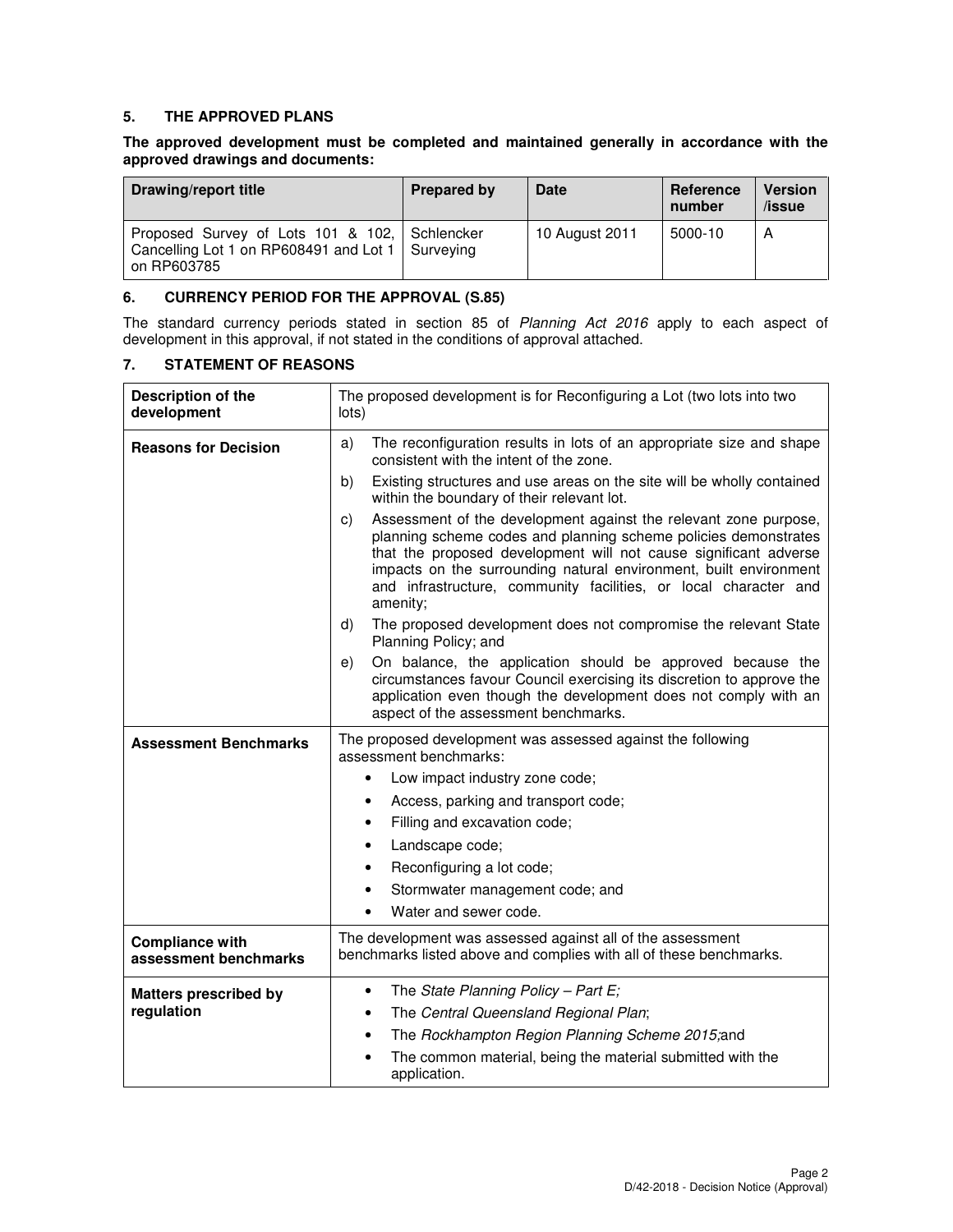## **8. RIGHTS OF APPEAL**

The rights of an applicant to appeal to a tribunal or the Planning and Environment Court against a decision about a development application are set out in chapter 6, part 1 of the Planning Act 2016. For particular applications, there may also be a right to make an application for a declaration by a tribunal (see chapter 6, part 2 of the Planning Act 2016).

#### Appeal by an applicant

An applicant for a development application may appeal to the Planning and Environment Court against the following:

- the refusal of all or part of the development application
- a provision of the development approval
- the decision to give a preliminary approval when a development permit was applied for
- a deemed refusal of the development application.

An applicant may also have a right to appeal to the Development tribunal. For more information, see schedule 1 of the Planning Act 2016.

The timeframes for starting an appeal in the Planning and Environment Court are set out in section 229 of the Planning Act 2016.

**Attachment 2** is an extract from the Planning Act 2016 that sets down the applicant's appeal rights and the appeal rights of a submitter.

#### **9. WHEN THE DEVELOPMENT APPROVAL TAKES EFFECT**

This development approval takes effect:

From the time the decision notice is given – if there is no submitter and the applicant does not appeal the decision to the court.

Or

When the submitter's appeal period ends – if there is a submitter and the applicant does not appeal the decision to the court.

Or

Subject to the decision of the court, when the appeal is finally decided  $-$  if an appeal is made to the court.

This approval will lapse unless substantially commenced within the above stated currency periods (refer to sections 85 of Planning Act 2016 for further details).

## **10. ASSESSMENT MANAGER**

| Name: | Amanda O'Mara                 | Signature: | Date: 6 June 2018 |
|-------|-------------------------------|------------|-------------------|
|       | <b>ACTING COORDINATOR</b>     |            |                   |
|       | <b>DEVELOPMENT ASSESSMENT</b> |            |                   |

#### **Attachment 1 – Conditions of the approval**

**Part 1 – Conditions imposed by the assessment manager** [Note: where a condition is imposed about infrastructure under Chapter 4 of the Planning Act 2016, the relevant provision of the Act under which this condition was imposed must be specified.]

#### **Attachment 2—Extract on appeal rights**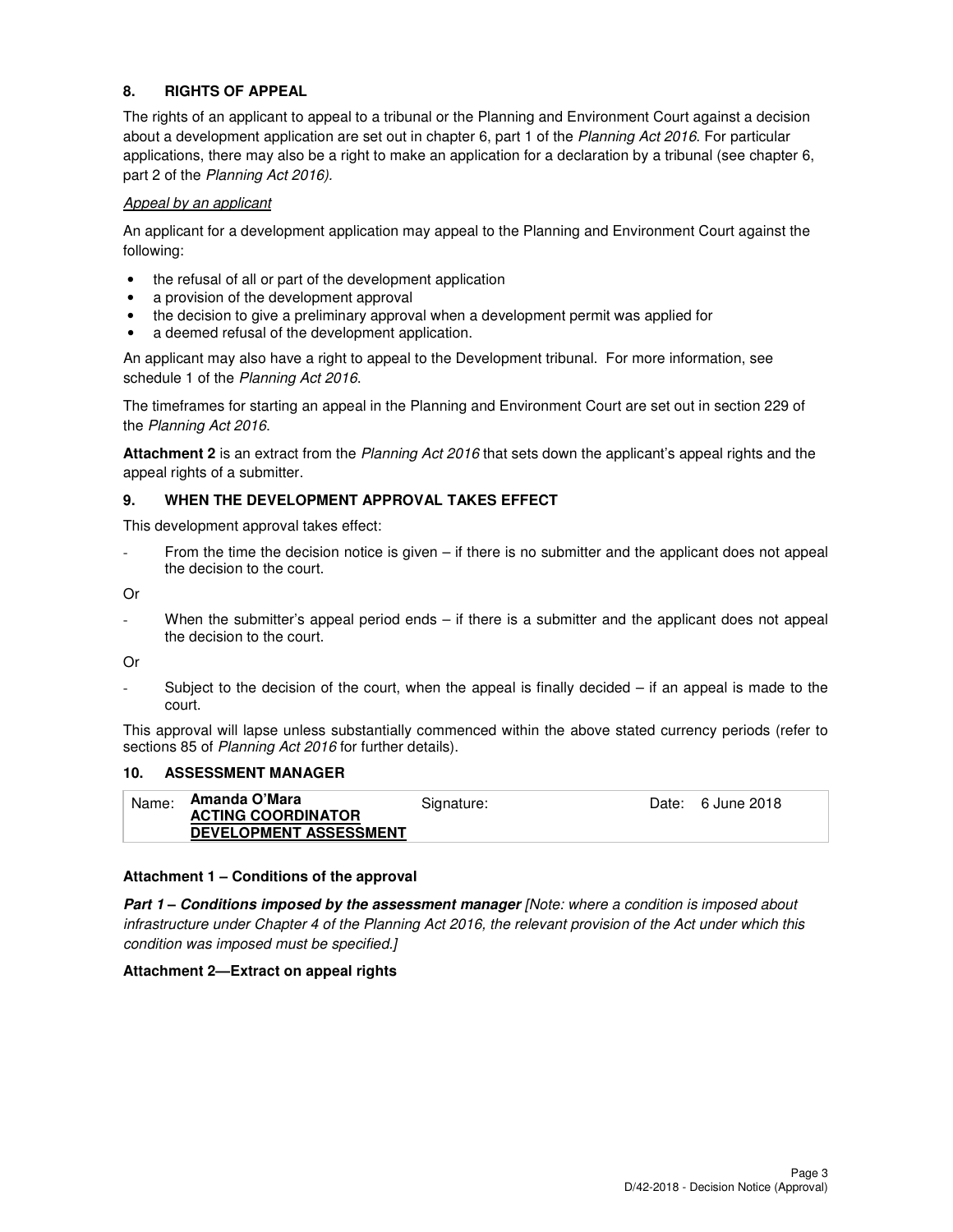

## **Attachment 1 – Part 1 Rockhampton Regional Council Conditions**

Planning Act 2016

- 1.0 ADMINISTRATION
- 1.1 The Developer and his employee, agent, contractor or invitee is responsible for ensuring compliance with the conditions of this development approval.
- 1.2 Where these Conditions refer to "Council" in relation to requiring Council to approve or to be satisfied as to any matter, or conferring on the Council a function, power or discretion, that role may be fulfilled in whole or in part by a delegate appointed for that purpose by the Council.
- 1.3 All conditions, works, or requirements of this development approval must be undertaken and completed:
	- 1.3.1 to Council's satisfaction;
	- 1.3.2 at no cost to Council; and
	- 1.3.3 prior to the issue of the Survey Plan Approval Certificate,

unless otherwise stated.

- 1.4 Infrastructure requirements of this development approval must be contributed to the relevant authorities, where applicable, at no cost to Council, prior to the issue of the Survey Plan Approval Certificate, unless otherwise stated.
- 1.5 All works must be designed, constructed and maintained in accordance with the relevant Council policies, guidelines and standards, unless otherwise stated.
- 1.6 All engineering drawings/specifications, design and construction works must be in accordance with the requirements of the relevant Australian Standards and must be approved, supervised and certified by a Registered Professional Engineer of Queensland.
- 2.0 APPROVED PLANS AND DOCUMENTS
- 2.1 The approved development must be completed and maintained generally in accordance with the approved plans and documents, except where amended by any condition of this development approval:

| Drawing/report title                                                                                                     | <b>Prepared by</b> | <b>Date</b>       | Reference<br>number | Version/<br><b>issue</b> |
|--------------------------------------------------------------------------------------------------------------------------|--------------------|-------------------|---------------------|--------------------------|
| Proposed Survey of Lots 101 & Schlencker<br>Cancelling Lot 1<br>102.<br>on l<br>RP608491 and<br>Lot<br>on.<br>  RP603785 | Surveying          | 10 August<br>2011 | 5000-10             | А                        |

Note: The location and width of the easement shown on the above plan is not approved.

- 2.2 Where there is any conflict between the conditions of this development approval and the details shown on the approved plans and documents, the conditions of this development approval must prevail.
- 3.0 PLUMBING AND DRAINAGE WORKS
- 3.1 The internal plumbing and sanitary drainage of existing buildings must be contained within the lot it serves.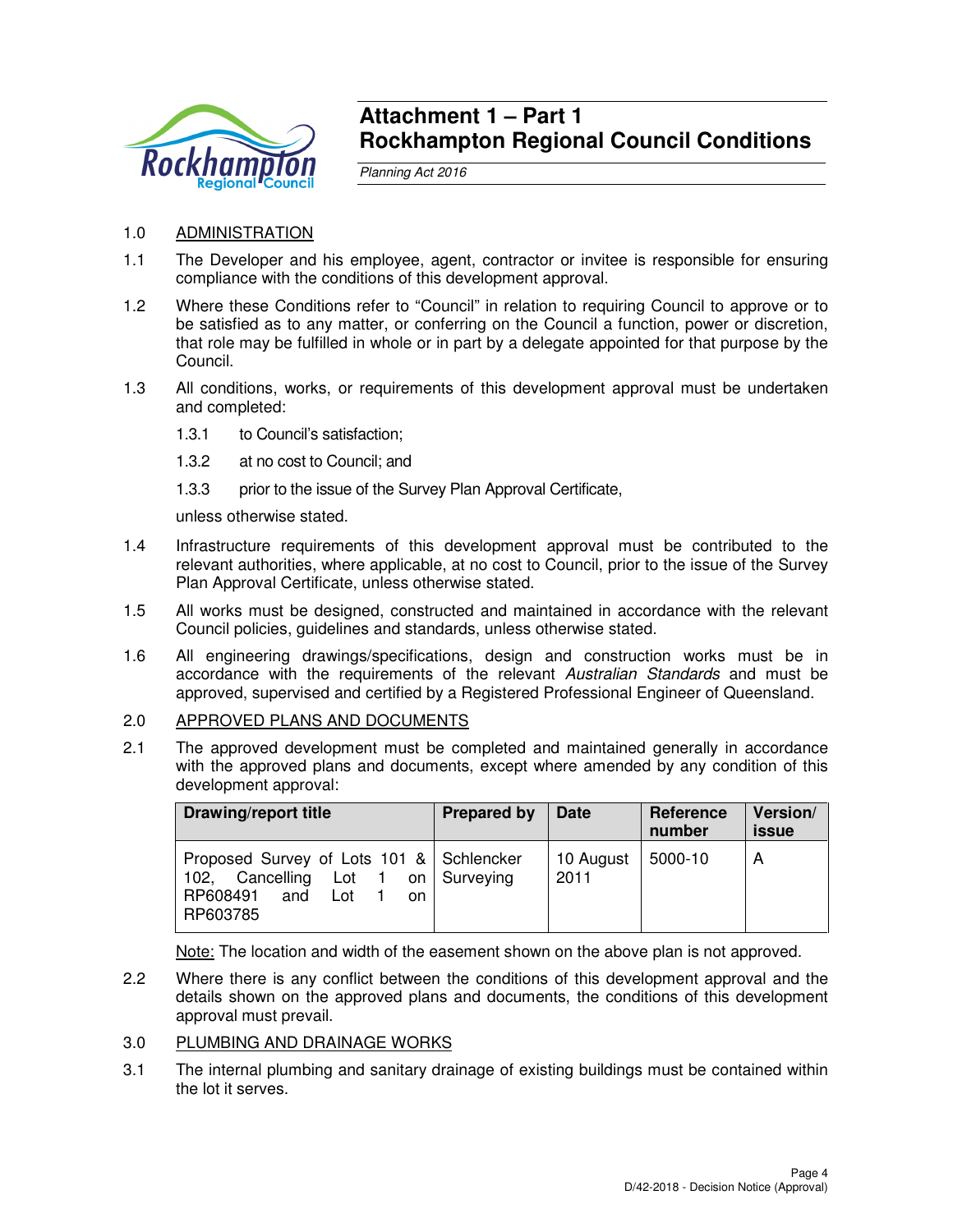3.2 Any alteration, disconnection or relocation of internal plumbing and sanitary drainage works associated with the existing building(s) must be in accordance with regulated work under the Plumbing and Drainage Act and Council's Plumbing and Drainage Policies.

## 4.0 STORMWATER WORKS

4.1 The overland flow path located within proposed Lot 102 must be wholly contained within a drainage easement. This easement must be granted in favour of Council and all costs associated with the provision of the easement are to be borne by the applicant. Easement documents must accompany the plan for endorsement by Council prior to the issue of the Survey Plan Approval Certificate.

Note: The easement at the inlet (mouth), outlet and for the flow path of the natural channel, must be designed at a sufficient width for the flow to follow the existing drainage path and return to sheet flow as much as practical. Council have calculated the minimum width of the required easement to be:

- a) 20 metres wide at the inlet location;
- b) 46 metres wide at the outlet location; and
- c) 14 metres for the overland flow path.

## 5.0 ASSET MANAGEMENT

- 5.1 Any alteration necessary to electricity, telephone, water mains, sewerage mains, and/or public utility installations resulting from the development or in connection with the development, must be undertaken and completed at no cost to Council.
- 5.2 Any damage to existing stormwater, water supply and sewerage infrastructure, kerb and channel, pathway or roadway (including removal of concrete slurry from public land and Council infrastructure), that occurs while any works are being carried out in association with this development approval must be repaired at full cost to the developer. This includes the reinstatement of any existing traffic signs or pavement markings that may have been removed or damaged.

## 6.0 OPERATING PROCEDURES

6.1 All construction materials, waste, waste skips, machinery and contractors' vehicles must be located and stored or parked within the development site. Storage of materials or parking of construction machinery or contractors' vehicles must not occur within Hollingsworth Street and Mcllwraith Street.

## ADVISORY NOTES

## NOTE 1. Aboriginal Cultural Heritage

It is advised that under section 23 of the Aboriginal Cultural Heritage Act 2003, a person who carries out an activity must take all reasonable and practicable measures to ensure the activity does not harm Aboriginal cultural heritage (the "cultural heritage duty of care"). Maximum penalties for breaching the duty of care are listed in the Aboriginal cultural heritage legislation. The information on Aboriginal cultural heritage is available on the Department of Aboriginal and Torres Strait Islander and Partnerships website www.datsip.qld.gov.au.

## NOTE 2. General Environmental Duty

General environmental duty under the *Environmental Protection Act 1994* prohibits unlawful environmental nuisance caused by noise, aerosols, particles, dust, ash, fumes, light, odour or smoke beyond the boundaries of the development site during all stages of the development including earthworks, construction and operation.

## NOTE 3. General Safety Of Public During Construction

The Work Health and Safety Act 2011 and Manual of Uniform Traffic Control Devices must be complied with in carrying out any construction works, and to ensure safe traffic control and safe public access in respect of works being constructed on a road.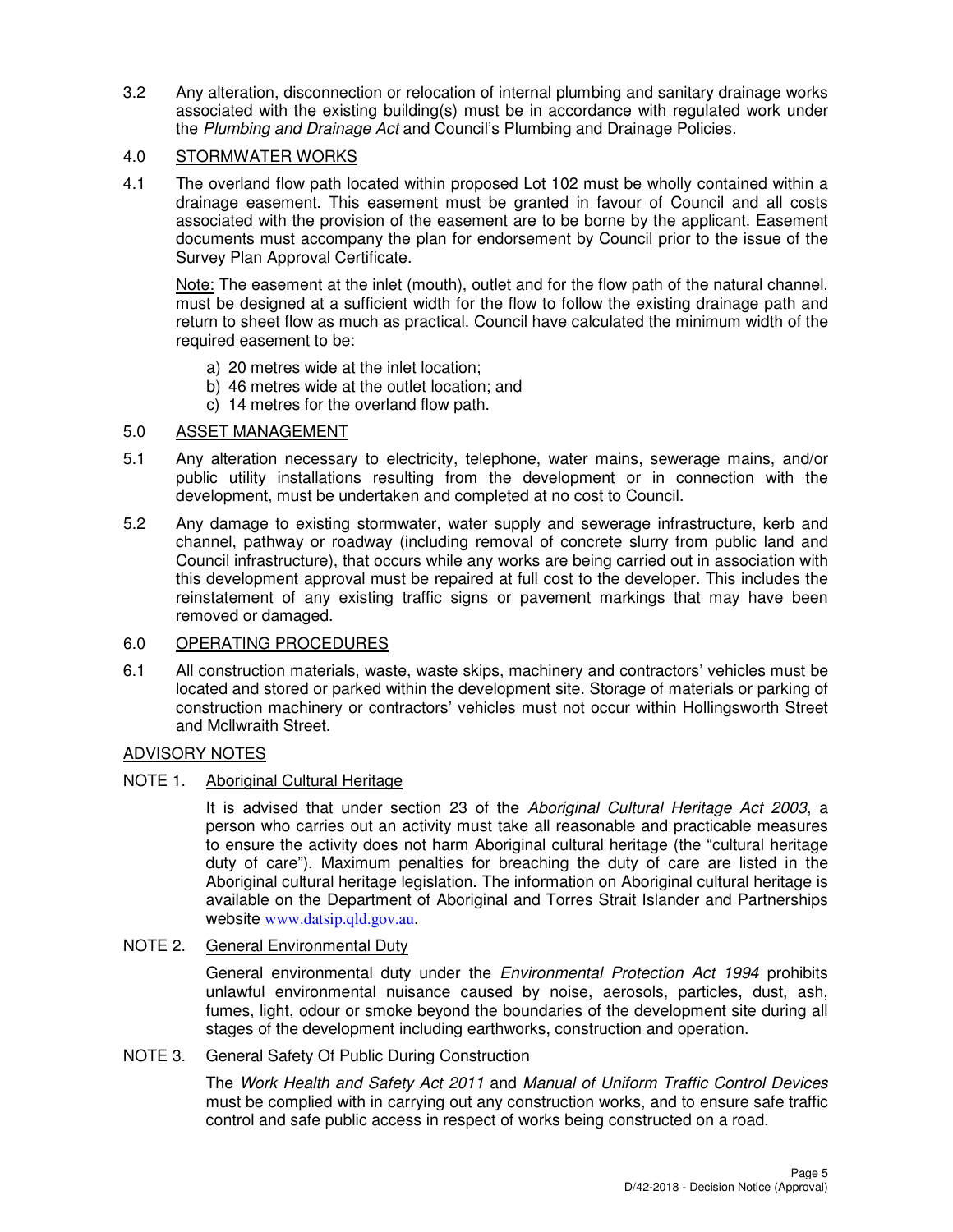

# **Attachment 2 - Appeal Rights**

PLANNING ACT 2016

The following is an extract from the Planning Act 2016 (Chapter 6)

#### **Appeal rights**

#### **229 Appeals to tribunal or P&E Court**

- (1) Schedule 1 states—
	- (a) matters that may be appealed to— (i) either a tribunal or the P&E Court; or (ii) only a tribunal; or (iii) only the P&E Court; and
	- (b) the person—
		- (i) who may appeal a matter (the **appellant**); and
		- (ii) who is a respondent in an appeal of the matter; and (iii) who is a co-respondent in an appeal of the matter;
		- and (iv) who may elect to be a co-respondent in an appeal of the matter.
- (2) An appellant may start an appeal within the appeal period.
- (3) The **appeal period** is—
	- (a) for an appeal by a building advisory agency—10 business days after a decision notice for the decision is given to the agency or
	- (b) for an appeal against a deemed refusal—at any time after the deemed refusal happens; or
	- (c) for an appeal against a decision of the Minister, under chapter 7, part 4, to register premises or to renew the registration of premises—20 business days after a notice is published under section 269(3)(a) or (4); or
	- (d) for an appeal against an infrastructure charges notice— 20 business days after the infrastructure charges notice is given to the person; or
	- (e) for an appeal about a deemed approval of a development application for which a decision notice has not been given—30 business days after the applicant gives the deemed approval notice to the assessment manager; or
	- (f) for any other appeal—20 business days after a notice of the decision for the matter, including an enforcement notice, is given to the person.
	- Note—

See the P&E Court Act for the court's power to extend the appeal period.

- (4) Each respondent and co-respondent for an appeal may be heard in the appeal.
- (5) If an appeal is only about a referral agency's response, the assessment manager may apply to the tribunal or P&E Court to withdraw from the appeal.
- (6) To remove any doubt, it is declared that an appeal against an infrastructure charges notice must not be about—
	- (a) the adopted charge itself; or
	- (b) for a decision about an offset or refund—
		- (i) the establishment cost of trunk infrastructure identified in a LGIP; or
		- (ii) the cost of infrastructure decided using the method
- included in the local government's charges resolution. **230 Notice of appeal**
- (1) An appellant starts an appeal by lodging, with the registrar of the tribunal or P&E Court, a notice of appeal that—
	- (a) is in the approved form; and
	- (b) succinctly states the grounds of the appeal.
- (2) The notice of appeal must be accompanied by the required fee.
- (3) The appellant or, for an appeal to a tribunal, the registrar must, within the service period, give a copy of the notice of appeal to—
- (a) the respondent for the appeal; and
- (b) each co-respondent for the appeal; and
- (c) for an appeal about a development application under schedule 1, table 1, item 1—each principal submitter for the development application; and
- (d) for an appeal about a change application under schedule 1, table 1, item 2—each principal submitter for the change application; and
- (e) each person who may elect to become a co-respondent for the appeal, other than an eligible submitter who is not a principal submitter in an appeal under paragraph  $(c)$  or  $(d)$ ; and
- (f) for an appeal to the P&E Court—the chief executive; and
- (g) for an appeal to a tribunal under another Act—any other person who the registrar considers appropriate.
- (4) The **service period** is—
	- (a) if a submitter or advice agency started the appeal in the P&E Court—2 business days after the appeal is started; or
	- (b) otherwise—10 business days after the appeal is started.
- (5) A notice of appeal given to a person who may elect to be a co-respondent must state the effect of subsection
- (6) A person elects to be a co-respondent by filing a notice of election, in the approved form, within 10 business days after the notice of appeal is given to the person*.*
- **231 Other appeals**
- (1) Subject to this chapter, schedule 1 and the P&E Court Act, unless the Supreme Court decides a decision or other matter under this Act is affected by jurisdictional error, the decision or matter is non-appealable.
- (2) The Judicial Review Act 1991, part 5 applies to the decision or matter to the extent it is affected by jurisdictional error.
- (3) A person who, but for subsection (1) could have made an application under the Judicial Review Act 1991 in relation to the decision or matter, may apply under part 4 of that Act for a statement of reasons in relation to the decision or matter.
- (4) In this section— **decision** includes—
	- (a) conduct engaged in for the purpose of making a decision; and
	- (b) other conduct that relates to the making of a decision; and
	- (c) the making of a decision or the failure to make a decision; and
	- (d) a purported decision; and
	- (e) a deemed refusal.

**non-appealable**, for a decision or matter, means the decision or matter—

- (a) is final and conclusive; and
- (b) may not be challenged, appealed against, reviewed, quashed, set aside or called into question in any other way under the Judicial Review Act 1991 or otherwise, whether by the Supreme Court, another court, a tribunal or another entity; and
- (c) is not subject to any declaratory, injunctive or other order of the Supreme Court, another court, a tribunal or another entity on any ground.

#### **232 Rules of the P&E Court**

- (1) A person who is appealing to the P&E Court must comply with the rules of the court that apply to the appeal.
- (2) However, the P&E Court may hear and decide an appeal even if the person has not complied with rules of the P&E Court.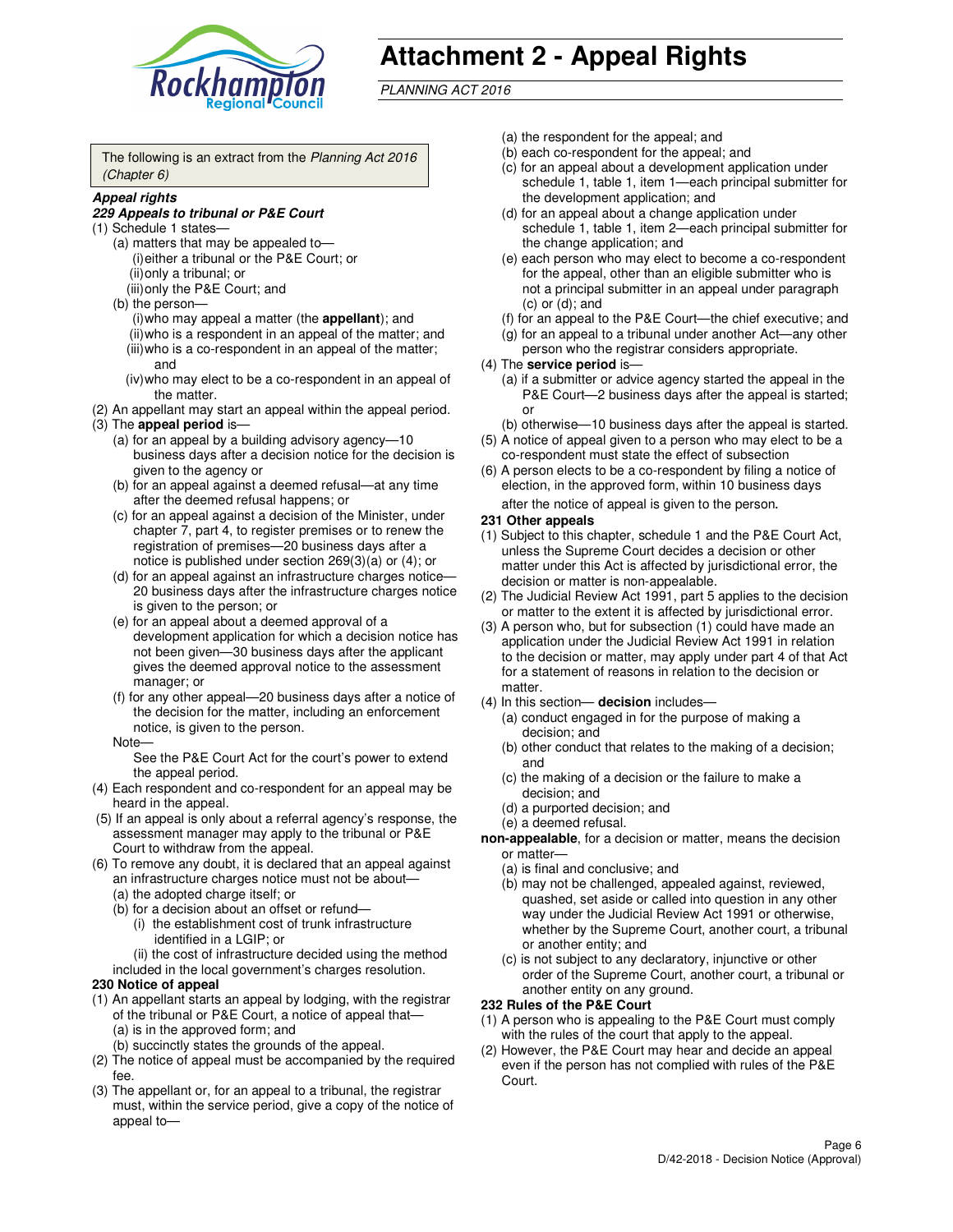

## **Appeal Rights**

PLANNING ACT 2016

## **Schedule 1**

## **Appeals section 229**

#### **1 Appeal rights and parties to appeals**

- (1) Table 1 states the matters that may be appealed to—(a) the P&E court; or (b) a tribunal.
- (2) However, table 1 applies to a tribunal only if the matter involves—
	- (a) the refusal, or deemed refusal of a development application, for—
	- (i) a material change of use for a classified building; or
	- (ii) operational work associated with building work, a retaining wall, or a tennis court; or
	- (b) a provision of a development approval for—
	- (i) a material change of use for a classified building; or
- (ii) operational work associated with building work, a retaining wall, or a tennis court; or
	- (c) if a development permit was applied for—the decision to give a preliminary approval for—
		- (i) a material change of use for a classified building; or
		- (ii) operational work associated with building work, a retaining wall, or a tennis court; or
	- (d) a development condition if—
		- (i) the development approval is only for a material change of use that involves the use of a building classified under the Building Code as a class 2 building; and
		- (ii) the building is, or is proposed to be, not more than 3 storeys; and
		- (iii) the proposed development is for not more than 60 sole-occupancy units; or
	- (e) a decision for, or a deemed refusal of, an extension application for a development approval that is only for a material change of use of a classified building; or
	- (f) a decision for, or a deemed refusal of, a change application for a development approval that is only for a material change of use of a classified building; or
	- (g) a matter under this Act, to the extent the matter relates to—
		- (i) the Building Act, other than a matter under that Act that may or must be decided by the Queensland Building and Construction Commission; or
		- (ii) the Plumbing and Drainage Act, part 4 or 5; or
	- (h) a decision to give an enforcement notice in relation to a matter under paragraphs (a) to (g); or
	- (i) a decision to give an infrastructure charges notice; or
	- (j) the refusal, or deemed refusal, of a conversion application; or
	- (k) a matter that, under another Act, may be appealed to the tribunal; or
	- (l) a matter prescribed by regulation.
- (3) Also, table 1 does not apply to a tribunal if the matter
	- involves—
	- (a) for a matter in subsection  $(2)(a)$  to  $(d)$ 
		- (i) a development approval for which the development application required impact assessment; and
		- (ii) a development approval in relation to which the assessment manager received a properly made submission for the development application; or
	- (b) a provision of a development approval about the identification or inclusion, under a variation approval, of a matter for the development.
- (4) Table 2 states the matters that may be appealed only to the P&E Court.
- (5) Table 3 states the matters that may be appealed only to the tribunal.
- (6) In each table—
	- (a) column 1 states the appellant in the appeal; and
	- (b) column 2 states the respondent in the appeal; and
	- (c) column 3 states the co-respondent (if any) in the appeal; and
	- (d) column 4 states the co-respondents by election (if any) in the appeal.
- (7) If the chief executive receives a notice of appeal under section 230(3)(f), the chief executive may elect to be a corespondent in the appeal.

| Table 1<br>Appeals to the P&E Court and, for certain matters, to a tribunal                                      |                                                                                                                                |                                                                                          |                                                       |  |  |  |
|------------------------------------------------------------------------------------------------------------------|--------------------------------------------------------------------------------------------------------------------------------|------------------------------------------------------------------------------------------|-------------------------------------------------------|--|--|--|
| 1. Development applications<br>An appeal may be made against-<br>(c) a provision of the development approval; or | (a) the refusal of all or part of the development application; or<br>(b) the deemed refusal of the development application; or | (d) if a development permit was applied for—the decision to give a preliminary approval. |                                                       |  |  |  |
| Column 1                                                                                                         | Column 2                                                                                                                       | Column 3                                                                                 | Column 4                                              |  |  |  |
| Appellant                                                                                                        | Respondent<br>Co-respondent<br>Co-respondent by election                                                                       |                                                                                          |                                                       |  |  |  |
| $(i$ f any $)$<br>$(i$ f any)                                                                                    |                                                                                                                                |                                                                                          |                                                       |  |  |  |
| The applicant                                                                                                    | The assessment<br>manager                                                                                                      | If the appeal is about<br>a concurrence                                                  | 1 A concurrence agency that is<br>not a co-respondent |  |  |  |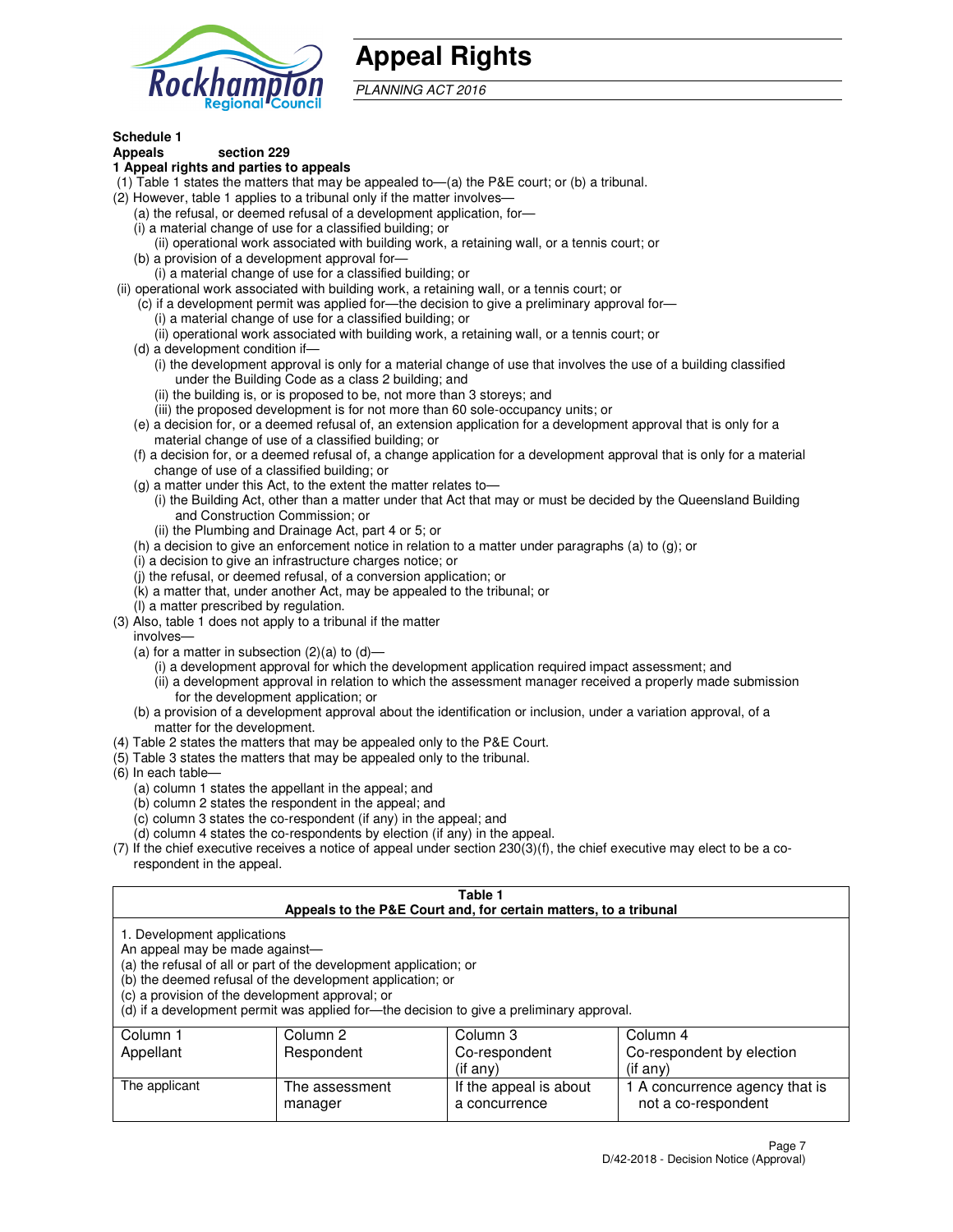| Table 1<br>Appeals to the P&E Court and, for certain matters, to a tribunal                                                                                                                             |                                   |                                                                 |                                                                                                                                                                                                                                                                                                                                                 |  |
|---------------------------------------------------------------------------------------------------------------------------------------------------------------------------------------------------------|-----------------------------------|-----------------------------------------------------------------|-------------------------------------------------------------------------------------------------------------------------------------------------------------------------------------------------------------------------------------------------------------------------------------------------------------------------------------------------|--|
|                                                                                                                                                                                                         |                                   | agency's referral<br>response-the<br>concurrence agency         | 2 If a chosen Assessment<br>manager is the respondent-<br>the prescribed assessment<br>manager<br>3 Any eligible advice agency for<br>the application<br>4 Any eligible submitter for the<br>application                                                                                                                                        |  |
| 2. Change applications<br>An appeal may be made against-<br>(b) a deemed refusal of a change application.                                                                                               |                                   |                                                                 | (a) a responsible entity's decision for a change application, other than a decision made by the P&E court; or                                                                                                                                                                                                                                   |  |
| Column 1<br>Appellant                                                                                                                                                                                   | Column <sub>2</sub><br>Respondent | Column <sub>3</sub><br>Co-respondent<br>(if any)                | Column 4<br>Co-respondent by election<br>(if any)                                                                                                                                                                                                                                                                                               |  |
| 1 The applicant<br>2 If the responsible<br>entity is the<br>assessment<br>manager-an<br>affected entity that<br>gave a pre-request<br>notice or response<br>notice                                      | The responsible<br>entity         | If an affected entity<br>starts the appeal-the<br>applicant     | 1 A concurrence agency for the<br>development application<br>2 If a chosen assessment<br>manager is the respondent-<br>the prescribed assessment<br>manager<br>3 A private certifier for the<br>development application<br>4 Any eligible advice agency for<br>the change application<br>5 Any eligible submitter for the<br>change application |  |
| 3. Extension applications<br>An appeal may be made against-<br>(a) the assessment manager's decision about an extension application; or<br>(b) a deemed refusal of an extension application.            |                                   |                                                                 |                                                                                                                                                                                                                                                                                                                                                 |  |
| Column 1<br>Appellant                                                                                                                                                                                   | Column <sub>2</sub><br>Respondent | Column 3<br>Co-respondent<br>(if any)                           | Column 4<br>Co-respondent by election<br>(if any)                                                                                                                                                                                                                                                                                               |  |
| 1 The applicant<br>1<br>For a matter other<br>2<br>than a deemed<br>refusal of an<br>extension<br>application $-$ a<br>concurrence<br>agency, other than<br>the chief executive,<br>for the application | The assessment<br>manager         | If a concurrence<br>agency starts the<br>appeal - the applicant | If a chosen assessment<br>manager is the respondent – the<br>prescribed assessment manager                                                                                                                                                                                                                                                      |  |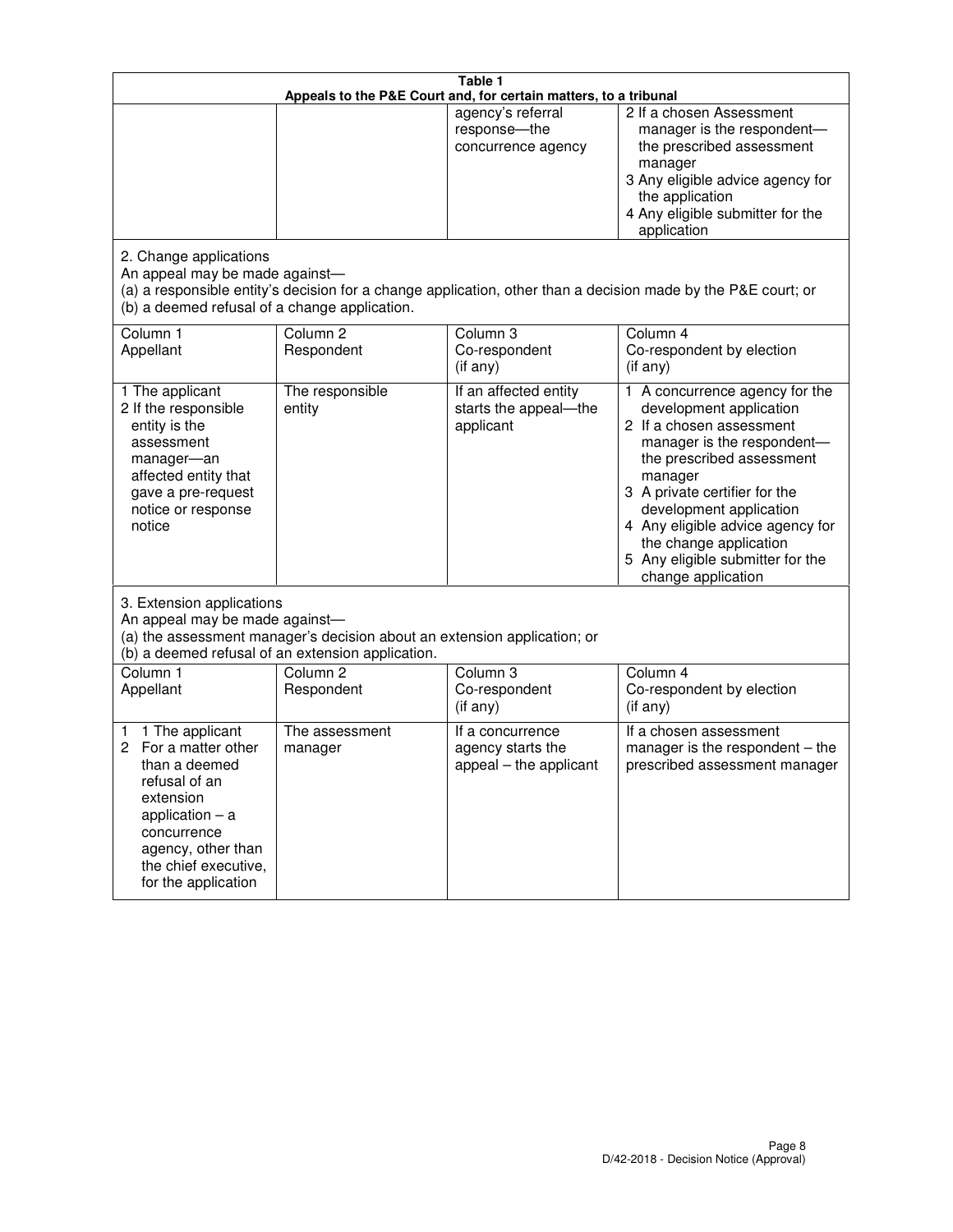#### **Table 1 Appeals to the P&E Court and, for certain matters, to a tribunal**

4. Infrastructure charges notices

An appeal may be made against an infrastructure charges notice on 1 or more of the following grounds

- a) The notice involved an error relating to
	- (i) The application of the relevant adopted charge; or
- Examples of errors in applying an adopted charge
	- The incorrect application of gross floor area for a non-residential development
	- Applying an incorrect 'use category', under a regulation, to the development
		- (i) The working out of extra demands, for section 120; or
		- (ii) An offset or refund; or
- b) The was no decision about an offset or refund; or
- c) If the infrastructure charges notice states a refund will be given the timing for giving the refund; or
- d) The amount of the charge is so unreasonable that no reasonable relevant local government could have imposed the amount.

| Column 1<br>Appellant                                    | Column 2<br>Respondent                                                    | Column 3<br>Co-respondent<br>$($ if any $)$ | Column 4<br>Co-respondent by election<br>$($ if any $)$ |
|----------------------------------------------------------|---------------------------------------------------------------------------|---------------------------------------------|---------------------------------------------------------|
| The person given the<br>Infrastructure charges<br>notice | The local government<br>that gave the<br>infrastructure charges<br>notice |                                             |                                                         |

5. Conversion applications

An appeal may be made against—

(a) the refusal of a conversion application; or

(b) a deemed refusal of a conversion application.

| Column 1<br>Appellant | Column 2<br>Respondent                                                  | Column 3<br>Co-respondent<br>$($ if any $)$ | Column 4<br>Co-respondent by election<br>$($ if any $)$ |
|-----------------------|-------------------------------------------------------------------------|---------------------------------------------|---------------------------------------------------------|
| The applicant         | The local government<br>to which the conversion<br>application was made |                                             |                                                         |

6. Enforcement notices

An appeal may be made against the decision to give an enforcement notice.

| Column 1<br>Appellant                      | Column 2<br>Respondent       | Column 3<br>Co-respondent<br>$($ if any $)$ | Column 4<br>Co-respondent by election<br>(if any)                                                                                                                          |
|--------------------------------------------|------------------------------|---------------------------------------------|----------------------------------------------------------------------------------------------------------------------------------------------------------------------------|
| The person given the<br>enforcement notice | The enforcement<br>authority |                                             | If the enforcement authority is<br>not the local government for<br>the premises in relation to which<br>the offence is alleged to have<br>happened-the local<br>government |

#### **Table 2 Appeals to the P&E Court only**

1. Appeals from tribunal

An appeal may be made against a decision of a tribunal, other than a decision under

section 252, on the ground of—

(a) an error or mistake in law on the part of the tribunal; or

(b) jurisdictional error.

| Column 1<br>Appellant                             | Column 2<br>Respondent                                    | Column 3<br>Co-respondent<br>(if any) | Column 4<br>Co-respondent by election<br>(if any) |
|---------------------------------------------------|-----------------------------------------------------------|---------------------------------------|---------------------------------------------------|
| A party to the<br>proceedings for the<br>decision | The other party to the<br>proceedings for the<br>decision | -                                     |                                                   |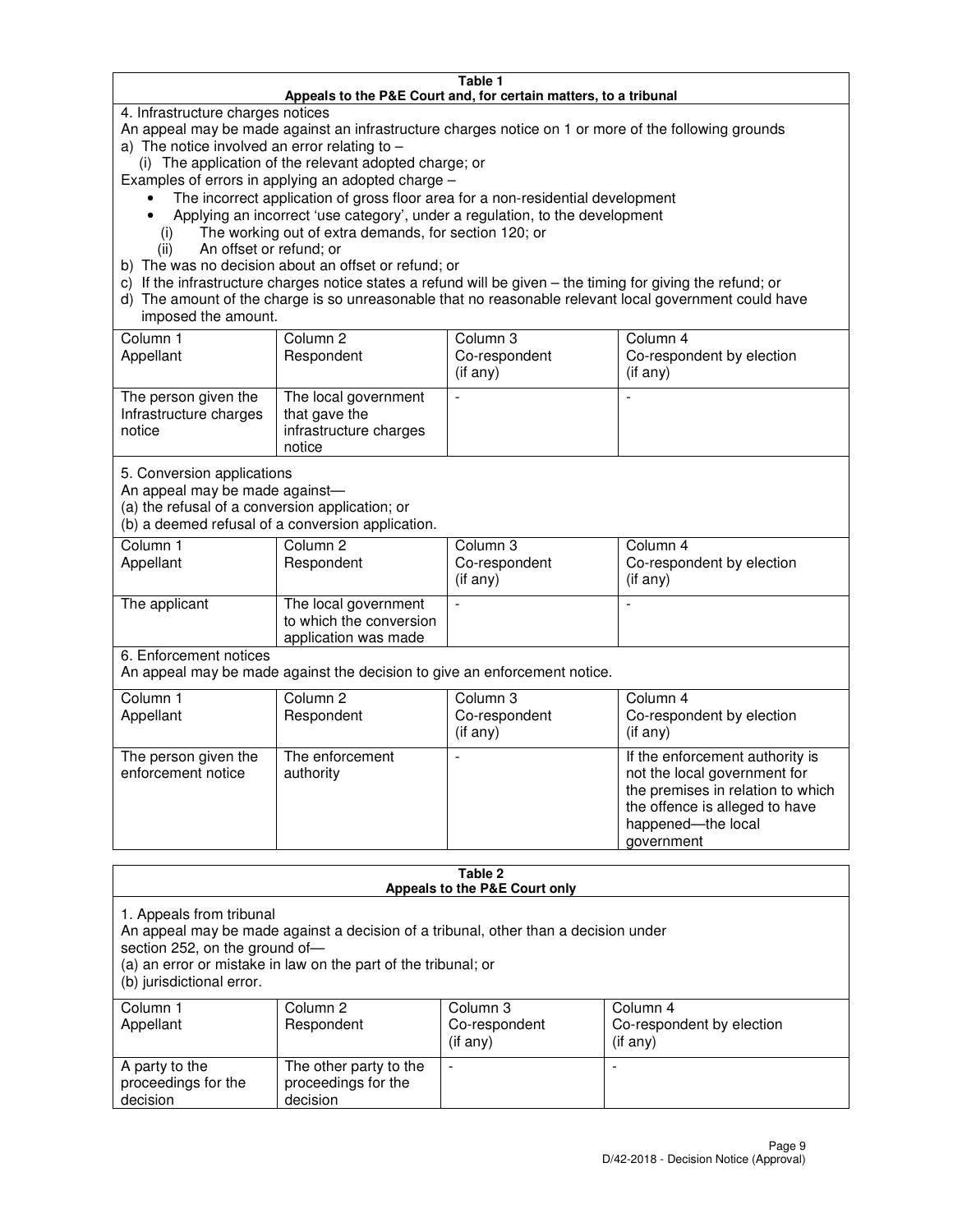#### **Table 2 Appeals to the P&E Court only**

2. Eligible submitter appeals

An appeal may be made against the decision to give a development approval, or an approval for a change application, to the extent that the decision relates to—

(a) any part of the development application for the development approval that required impact assessment; or (b) a variation request.

| Column 1<br>Appellant                                                                                                                                                                                                                                                                                                                                                                                              | Column 2<br>Respondent                                                                                                     | Column 3<br>Co-respondent<br>$($ if any $)$                                                                               | Column 4<br>Co-respondent by election<br>(i f any)   |
|--------------------------------------------------------------------------------------------------------------------------------------------------------------------------------------------------------------------------------------------------------------------------------------------------------------------------------------------------------------------------------------------------------------------|----------------------------------------------------------------------------------------------------------------------------|---------------------------------------------------------------------------------------------------------------------------|------------------------------------------------------|
| 1 For a development<br>application-an<br>eligible submitter for<br>the development<br>application<br>2 For a change<br>application-an<br>eligible submitter for<br>the change<br>application                                                                                                                                                                                                                       | 1 For a development<br>application-the<br>assessment<br>manager<br>2 For a change<br>application-the<br>responsible entity | 1 The applicant<br>2 If the appeal is<br>about a concurrence<br>agency's referral<br>response---the<br>concurrence agency | Another eligible<br>submitter for the<br>application |
| 3. Eligible submitter and eligible advice agency appeals<br>An appeal may be made against a provision of a development approval, or failure to<br>include a provision in the development approval, to the extent the matter relates to-<br>(a) any part of the development application or the change application, for the development approval, that<br>required impact assessment; or<br>(b) a variation request. |                                                                                                                            |                                                                                                                           |                                                      |
| Column <sub>1</sub>                                                                                                                                                                                                                                                                                                                                                                                                | Column <sub>2</sub>                                                                                                        | Column 3                                                                                                                  | Column 4                                             |
| Appellant                                                                                                                                                                                                                                                                                                                                                                                                          | Respondent                                                                                                                 | Co-respondent<br>(if any)                                                                                                 | Co-respondent by election<br>(i f any)               |
| 1 For a development<br>application-an<br>eligible submitter for<br>the development<br>application                                                                                                                                                                                                                                                                                                                  | 1 For a development<br>application-the<br>assessment<br>manager<br>2 For a change                                          | 1 The applicant<br>2 If the appeal is<br>about a concurrence<br>agency's referral<br>response---the                       | Another eligible submitter for the<br>application    |

concurrence agency

4. Compensation claims An appeal may be made against—

2 For a change application—an eligible submitter for

the change application 3 An eligible advice agency for the development application or change application

(a) a decision under section 32 about a compensation claim; or

(b) a decision under section 265 about a claim for compensation; or

application—the responsible entity

(c) a deemed refusal of a claim under paragraph (a) or (b).

| Column 1<br>Appellant                      | Column 2<br>Respondent                                 | Column 3<br>Co-respondent<br>(if any) | Column 4<br>Co-respondent by election<br>$($ if any $)$ |
|--------------------------------------------|--------------------------------------------------------|---------------------------------------|---------------------------------------------------------|
| A person dissatisfied<br>with the decision | The local<br>government to which<br>the claim was made | -                                     |                                                         |
| 5. Registered premises                     |                                                        |                                       |                                                         |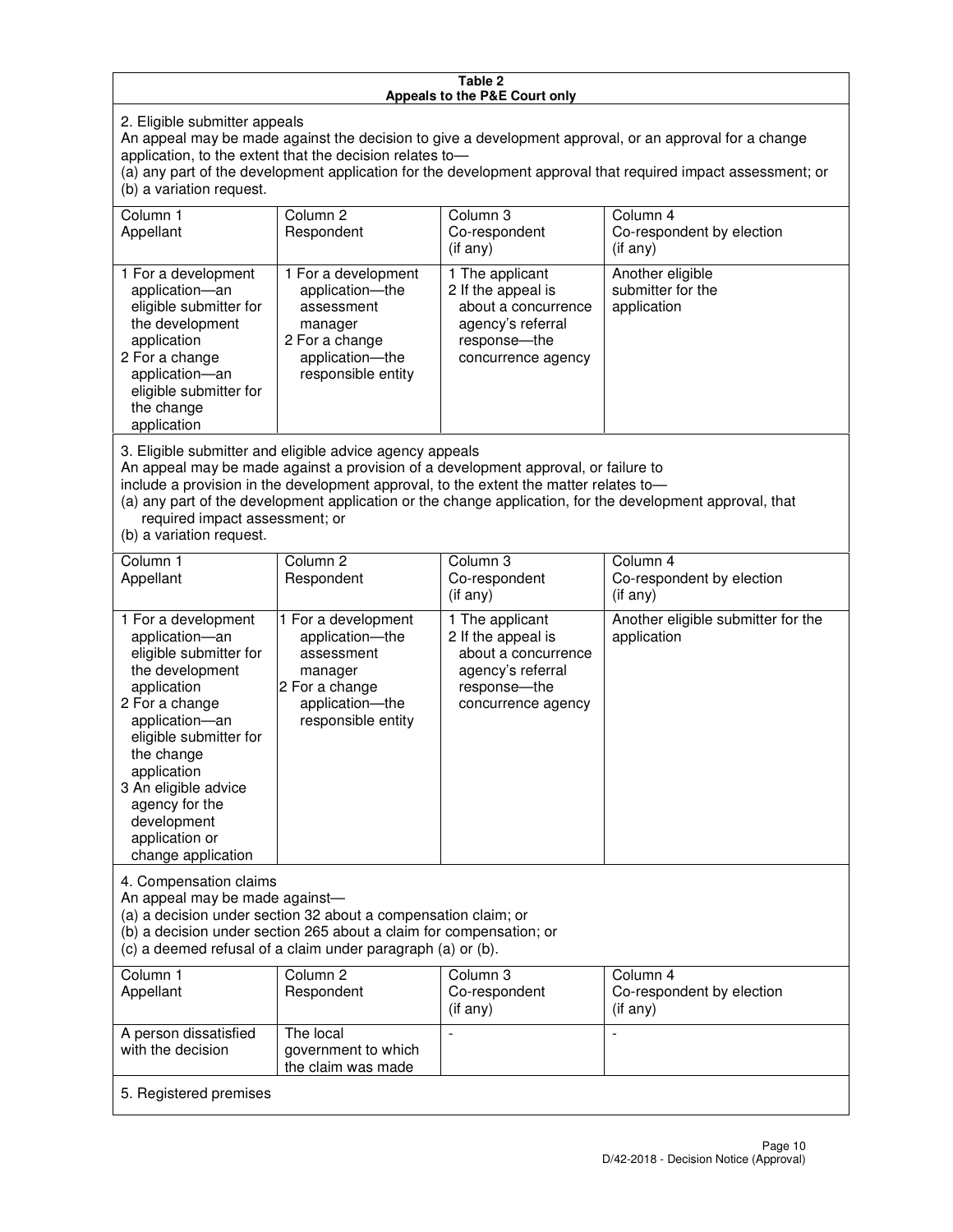| Table 2                                                                                                                                                                                                                                                                                                              |                                   |                                         |                                                                                                                                                                             |  |
|----------------------------------------------------------------------------------------------------------------------------------------------------------------------------------------------------------------------------------------------------------------------------------------------------------------------|-----------------------------------|-----------------------------------------|-----------------------------------------------------------------------------------------------------------------------------------------------------------------------------|--|
| Appeals to the P&E Court only<br>An appeal may be made against a decision of the Minister under chapter 7, part 4.                                                                                                                                                                                                   |                                   |                                         |                                                                                                                                                                             |  |
| Column 1                                                                                                                                                                                                                                                                                                             | Column <sub>2</sub>               | Column <sub>3</sub>                     | Column 4                                                                                                                                                                    |  |
| Appellant                                                                                                                                                                                                                                                                                                            | Respondent                        | Co-respondent<br>(if any)               | Co-respondent by election<br>(if any)                                                                                                                                       |  |
| 1 A person given a<br>decision notice about<br>the decision<br>2 If the decision is to<br>register premises or<br>renew the<br>registration of<br>premises-an owner<br>or occupier of<br>premises in the<br>affected area for the<br>registered premises<br>who is dissatisfied<br>with the decision                 | <b>The Minister</b>               | ÷,                                      | If an owner or occupier starts the<br>appeal – the owner of the<br>registered premises                                                                                      |  |
| 6. Local laws<br>An appeal may be made against a decision of a local government, or conditions applied,<br>under a local law about-<br>(a) the use of premises, other than a use that is the natural and ordinary consequence of prohibited<br>development; or<br>(b) the erection of a building or other structure. |                                   |                                         |                                                                                                                                                                             |  |
| Column 1<br>Appellant                                                                                                                                                                                                                                                                                                | Column 2<br>Respondent            | Column 3<br>Co-respondent<br>(if any)   | Column 4<br>Co-respondent by election<br>(if any)                                                                                                                           |  |
| A person who-<br>(a) applied for the<br>decision; and<br>(b) is dissatisfied with<br>the decision or<br>conditions.                                                                                                                                                                                                  | The local government              |                                         |                                                                                                                                                                             |  |
|                                                                                                                                                                                                                                                                                                                      |                                   | Table 3<br>Appeals to the tribunal only |                                                                                                                                                                             |  |
| 1. Building advisory agency appeals<br>An appeal may be made against giving a development approval for building work to the extent the building<br>work required code assessment against the building assessment provisions.                                                                                         |                                   |                                         |                                                                                                                                                                             |  |
| Column 1<br>Appellant                                                                                                                                                                                                                                                                                                | Column <sub>2</sub><br>Respondent | Column 3<br>Co-respondent<br>(if any)   | Column 4<br>Co-respondent by election<br>(if any)                                                                                                                           |  |
| A building advisory<br>agency for the<br>development application<br>related to the approval                                                                                                                                                                                                                          | The assessment<br>manager         | The applicant                           | 1 A concurrence agency for the<br>development application<br>related to the approval<br>2 A private certifier for the<br>development application<br>related to the approval |  |
| 3. Certain decisions under the Building Act and the Plumbing and Drainage Act<br>An appeal may be made against a decision under-<br>(a) the Building Act, other than a decision made by the Queensland Building and Construction Commission; or<br>(b) the Plumbing and Drainage Act, part 4 or 5.                   |                                   |                                         |                                                                                                                                                                             |  |
| Column 1<br>Appellant                                                                                                                                                                                                                                                                                                | Column <sub>2</sub><br>Respondent | Column 3<br>Co-respondent<br>(if any)   | Column 4<br>Co-respondent by election<br>(if any)                                                                                                                           |  |